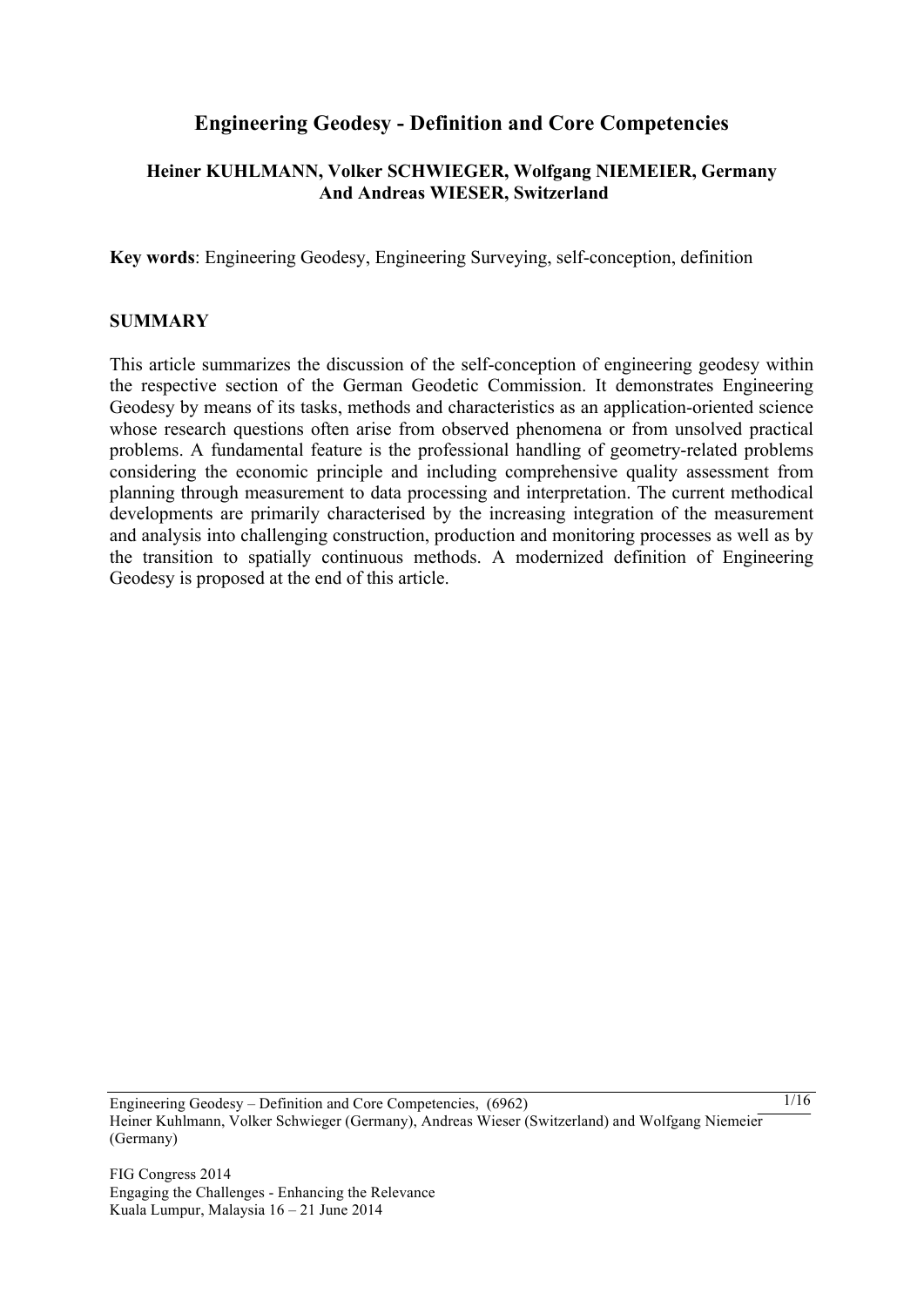# **Engineering Geodesy - Definition and Core Competencies**

#### **Heiner KUHLMANN, Volker SCHWIEGER, Wolfgang NIEMEIER, Germany And Andreas WIESER, Switzerland**

#### **1 INTRODUCTION**

The introduction of terms and their common understanding are fundamental in every scientific discipline. They enable the internal communication as well as communication with neighboring disciplines and they reflect the area of expertise within the discipline. Since Helmert (1880) specified geodesy as the "science of measuring and imaging the surface of the earth", numerous changes of methods, sensors and technology as well as scope of duties and fields of applications of geodesy occurred. Against this background a discussion of selfconception has taken place in the Section of Engineering Geodesy of the German Geodetic Commission, which covered core competencies and unique features as well as future key research questions and education at university level. This contribution summarizes the discussion from the point of view of the authors and updates the definition of "engineering geodesy" accordingly.

We understand engineering geodesy as an application-oriented science, whose research questions often arise from observed phenomena or from unsolved practical problems. Consequently, this contribution covers aspects of both scientifically as well as practically oriented engineering geodesy, in case such a separation is possible or necessary at all.

### **2 HISTORICAL DEVELOPMENT OF "ENGINEERING GEODESY"**

The discussion of the term "engineering geodesy" is not new. As a reaction to broadened and new areas of application the discipline was redefined repeatedly, as shown in chronologic summary in table 1.

As shown in the table, engineering geodesy is relatively young as a self-contained geodetic sub-discipline. All definitions are derived from fields of application: the main focus was initially on civil engineering. Today the spectrum is seen wider. Technologic development of sensors and data analysis did not have any influence on the evolution of the definition. The definition given in [Brunner, 2007] is the first one derived not only from measured objects, and in [DIN 2009] the important bond to other disciplines is first established explicitly.

The term "engineering geodesy" has started to replace the formerly used term "engineering surveying", given that the latter often referred only to technical measurements, whereas the former one is broader and is understood to cover also the entire set of methods for data analysis, modelling of sensors, objects, processes and quality, interpretation and visualization of results.

Engineering Geodesy – Definition and Core Competencies, (6962) Heiner Kuhlmann, Volker Schwieger (Germany), Andreas Wieser (Switzerland) and Wolfgang Niemeier (Germany)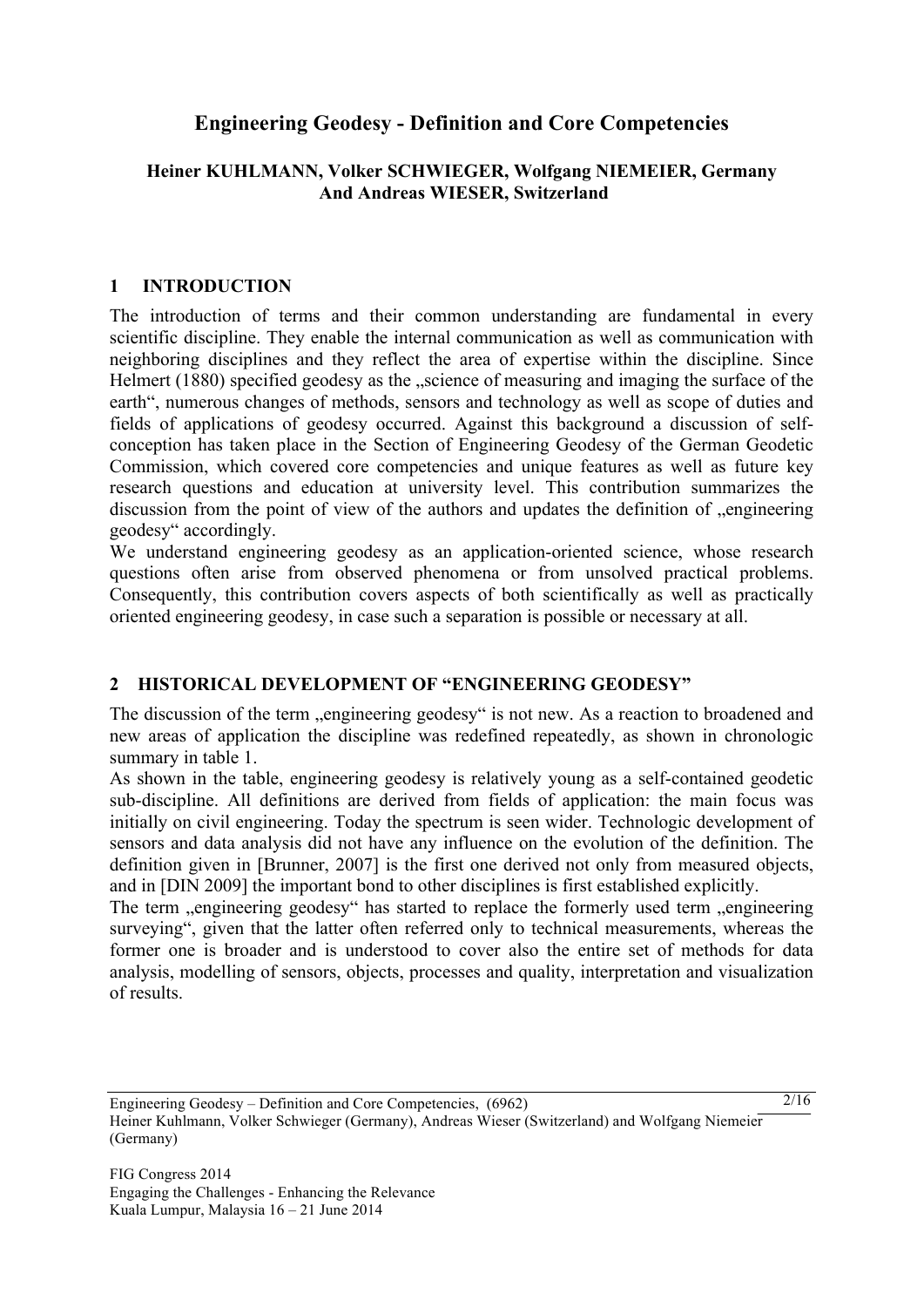#### **Table 1: Published definitions of engineering geodesy / surveying**

| Source                          | Definition                                                                                                                                                                                                                                                                                                                                                                                          |
|---------------------------------|-----------------------------------------------------------------------------------------------------------------------------------------------------------------------------------------------------------------------------------------------------------------------------------------------------------------------------------------------------------------------------------------------------|
| [FIG, 1971]                     | "Technical measurements, which are necessary in connection with<br>planning, execution, approval and later surveillance of buildings.")*                                                                                                                                                                                                                                                            |
| [Rinner, 1971;<br>Rinner, 1978] | Accordingly, all those measurement activities belong to<br>engineering geodesy, which have to be conducted in connection with<br>technical planning, setting-out and monitoring of technical objects. "<br>It [engineering geodesy] is the practical utilization of the entire<br>realm of geodesy under the complicating conditions of turbulent<br>practice when realizing technical projects.")* |
| [FIG, 1997]                     | "Surveying in connection with planning, construction, approval and<br>monitoring of buildings and other objects $\frac{1}{x}$                                                                                                                                                                                                                                                                       |
| [Brunner, $2007$ ]              | "Engineering geodesy is the production of geodetic information<br>necessary for the planning of technical projects, setting out of the<br>project design, control of the correct construction, and monitoring of<br>deformations."                                                                                                                                                                  |
| [DIN 18710-1,<br>2012]          | "Survey in connection with the site surveying, project planning, setting<br>out, acceptance and monitoring of structures and other objects."<br>Note: The term "engineering survey", as a synonym for engineering<br>geodesy, covers the spectrum of surveying tasks associated with<br>technical projects of other trades and disciplines (e.g. building<br>construction).                         |

*)\* Definition translated from German original version.*

# **3 CORE COMPETENCIES AND UNIQUE FEATURES**

Methods, processes and characteristics, which distinguish the activity of engineering geodesist in practice and science today, are outlined in the following subsections. The competent handling of geometrical question with end-to-end quality assessment from planning and measurement to analysis and interpretation under economic constraints appears to be a primary attribute. The fields of application are almost exclusively located in the interdisciplinary domain. So, the engineering geodesist needs to be competent in high-level processes and nomenclature in neighbouring disciplines.

### **3.1 Surveying**

Engineering Geodesy – Definition and Core Competencies, (6962)  $3/16$ Surveying, field measurements [see DIN 18710-2, 2012] or – often used also synonymic – topographic, boundary and as-built surveying refer to geometric and semantic acquiring and modelling of the current state of an object or area, often also comprising further space-related parameters. The object can be a part of a machinery, a single building, a whole urban district, the slipped mass of a landslide, or an entire mountain range. Such field measurements are usually the basis for creating planning documents and spatial models subsequently required

Heiner Kuhlmann, Volker Schwieger (Germany), Andreas Wieser (Switzerland) and Wolfgang Niemeier (Germany)

FIG Congress 2014 Engaging the Challenges - Enhancing the Relevance Kuala Lumpur, Malaysia 16 – 21 June 2014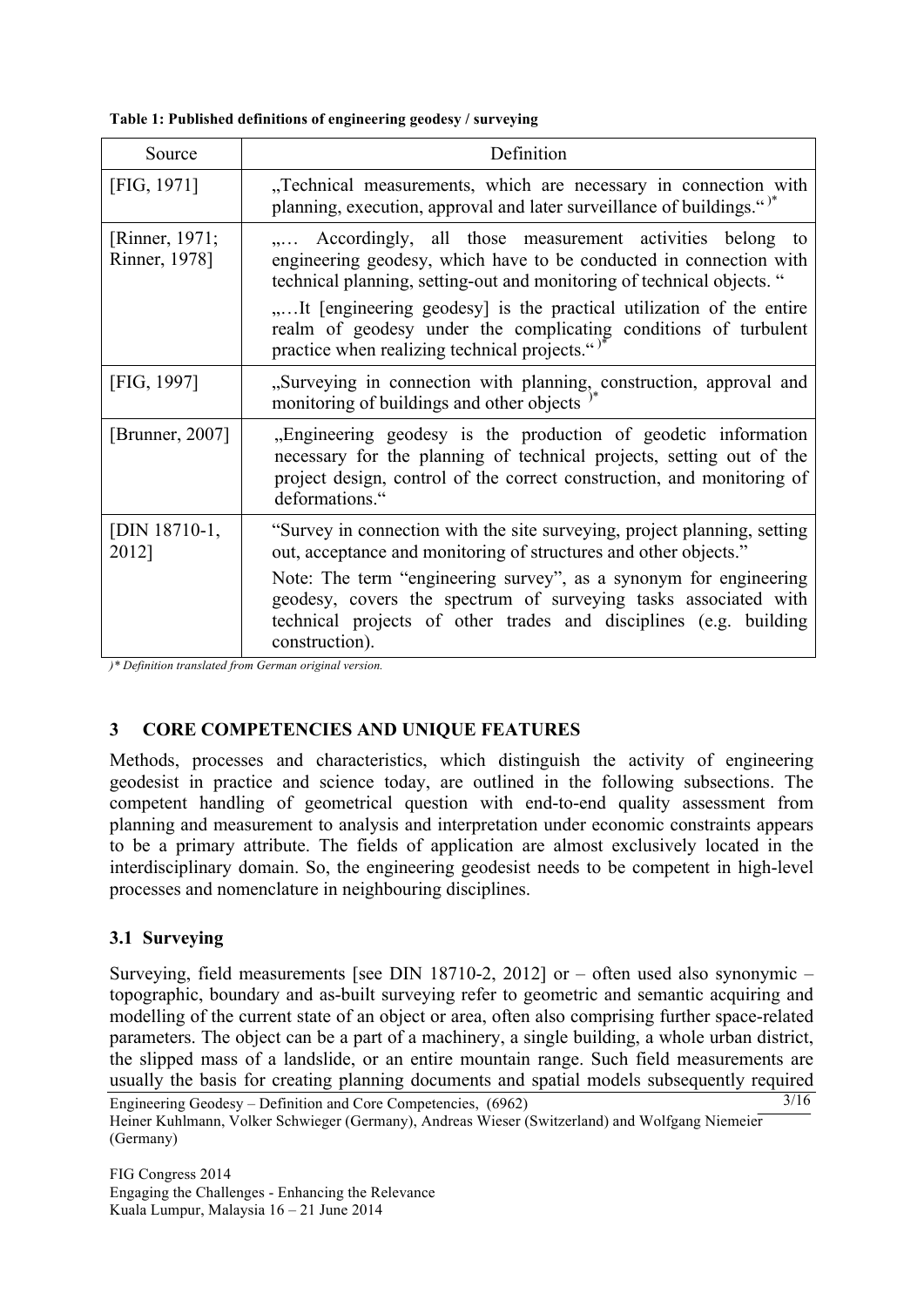for a construction, fabrication or transformation process.

The measurements may also provide the appropriate information for deciding on the approval of a technical object or deliverable for quality management and accounting. The survey of a current state after completion of the construction or modification process often serves for comparison to the respective target state. It is often described as check or control survey [Möser et al., 2012] in this context.

For a few years a trend can be identified to survey also during the construction, production or transformation process. It allows documenting and evaluating intermediate steps. The evaluation is often implemented in real-time or with a short time lag. In this context, a thorough understanding of the related processes is needed in excess of engineering geodetic core competencies. In this case, data acquisition and surveying can be seen as fundamental parts of monitoring [Heim, 2002; Möhlenbrink and Schwieger, 2007; Wunderlich, 2013].

The totality of activities related to surveying measurements, their task-specific and qualityassured planning and analysis as well as the development of the related methods and instruments is an important field of action in engineering geodesy and surely represents one of the engineering geodetic core competencies.

### **3.2 Setting-out**

Setting-out is defined as the transfer of predetermined geometric dimensions from a planning model to the construction site [DIN 18710-3, 2012]. Thereby, target dimensions like coordinates or distances are transferred to reality and marked recognizably on site using a feedback-control loop. Setting-out is a core competence and a unique feature of engineering geodesy.

Often high demands are made on relative accuracy of adjacent or nearby elements. For example, standard deviations of 0.5 mm have to be achieved for the 3-dimensional setting-out of high-speed train rails [Möhlenbrink et al., 2004]. Today, the measurement processes themselves are highly automated; only the design and installation of the measurement system are generally carried out manually by experts.

Engineering geodesy is particularly challenged by the setting-out of the alignment of long tunnels where the demands on reliability and accuracy are very high and the working conditions are very unfavorable.The engineering geodetic processes in this context are fully automated and integrated into the building process today [Stolitzka and Scharler, 1996; Niemeier, 2006]. This complete automation is required because tunnelling is a continuous process that requires real-time geodetic information without interruption e.g. for controlling the tunnel boring machines or for placing the blast holes. In terms of engineering navigation machine control can be seen as kinematic generalization of setting-out [Möhlenbrink et al., 2004; Wunderlich, 2013].

This form of kinematic setting-out is already widely spread in road and railway construction and is appearing also more generally in civil engineering [Stempfhuber and Ingensand, 2008]. It is still a topic of research and development for construction above ground. For example, a combination of GNSS and total stations has been developed and successfully used for quasikinematic setting-out and for seamless documentation of the building process of extremely high-rising buildings like the Burj Chalifa in the United Arab Emirates [Van Cranenbroeck, 2007].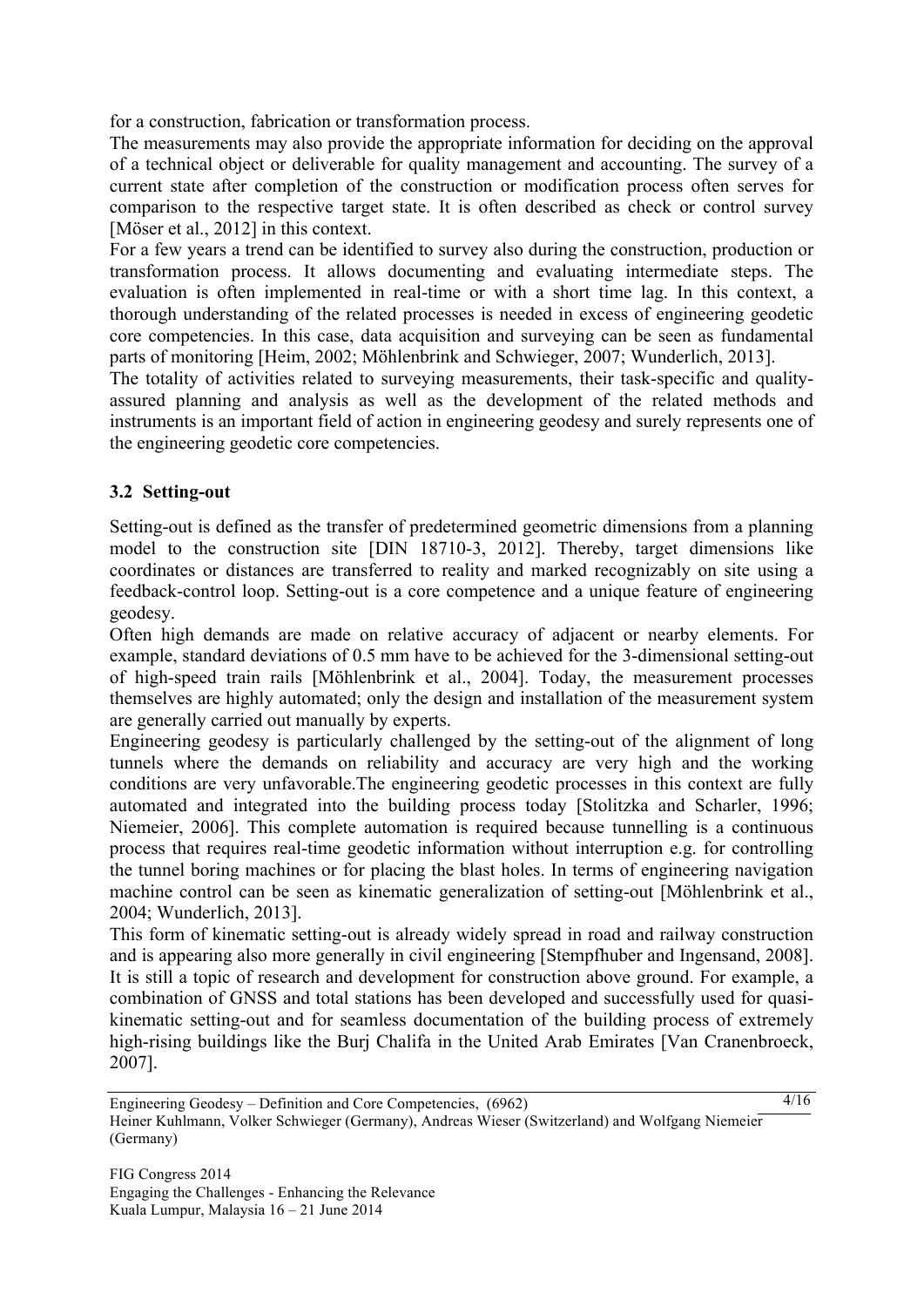The setting-out of geometry, the integration of measurement and analysis processes into feedback control loops, and the indispensable real-time quality management, are core elements of engineering geodesy within the canon of the geodetic disciplines.

### **3.3 Monitoring / Monitoring Measurements**

In engineering, monitoring comprises generally data acquisition, observation and supervision [DIN 18710-4, 2012] of natural and artificial systems. A monitoring system thus allows also intervention or even control, if it turns out that the observed process is not taking the desired progress, e.g. if movements do not remain within the defined range of tolerance [Niemeier, 2006; Schwieger et al., 2010].

In engineering geodesy, monitoring denotes in particular the metrological registration of the geometric current state of an object and its comparison to the state in the past. The primary goal is usually to detect rigid body motion and deformation and to analyze them in relation to the cause of the changes. For this purpose, monitoring networks and/or measurement systems, that carefully balance the required information content and various constraints, have to be planned, developed and implemented. They have to be optimized regarding the sensitivity with respect to the critical deformations and movements, provide acceptable false alarm rates, be robust and fulfil all further technical and economic criteria.

For the detection, identification and analysis of changes, engineering geodesy applies a variety of independently developed statistical methods, which allow distinguishing point displacements, object movements and deformation while properly taking into account the uncertainty of all measurements and models [z.B. Heunecke u.a., 2013; Pelzer, 1985].

Current research addresses the transfer of these methods from point- and network-based approaches to area-based ones. Furthermore, dynamic deformation modelling is researched intensively [Lienhart, 2007], which includes both the temporal changes of the observed geometry and the forces causing these changes; structural health can be assessed by comparing structural models and geodetic measurements. This approach builds on the well established characterization of evaluation models as congruence model, kinematic model, static model and dynamic model [Welsch und Heunecke, 2001]. Apart from the treatment of time as a separate dimension, this requires knowledge of the factors generating changes of the monitored objects, as well as at least an approximate knowledge of the transfer behaviour of the object and thus of dynamic systems. Measurement of the input and output parameters (geometric changes) allows system identification, which in turn allows drawing conclusions on the condition of the monitored object. A variety of parametric and non-parametric approaches have been developed in engineering geodesy to describe the temporal behaviour of monitored objects.

The deformation analysis itself can be carried out only interdisciplinary. Civil engineer, geologist, geotechnical engineer and representatives of other neighbouring disciplines provide the dynamic model representation of the object, e.g. the finite element model of a dam [Gülal, 1997]. The engineering geodetic core competence is in the integration of this model with actual measurements [Lienhart, 2007] e.g. using a Kalman Filter [Heunecke, 1995; Eichhorn, 2005].

Typical applications of engineering geodetic monitoring are for instance the observation and analysis of landslides, ground settlements, and deformations of buildings such as bridges,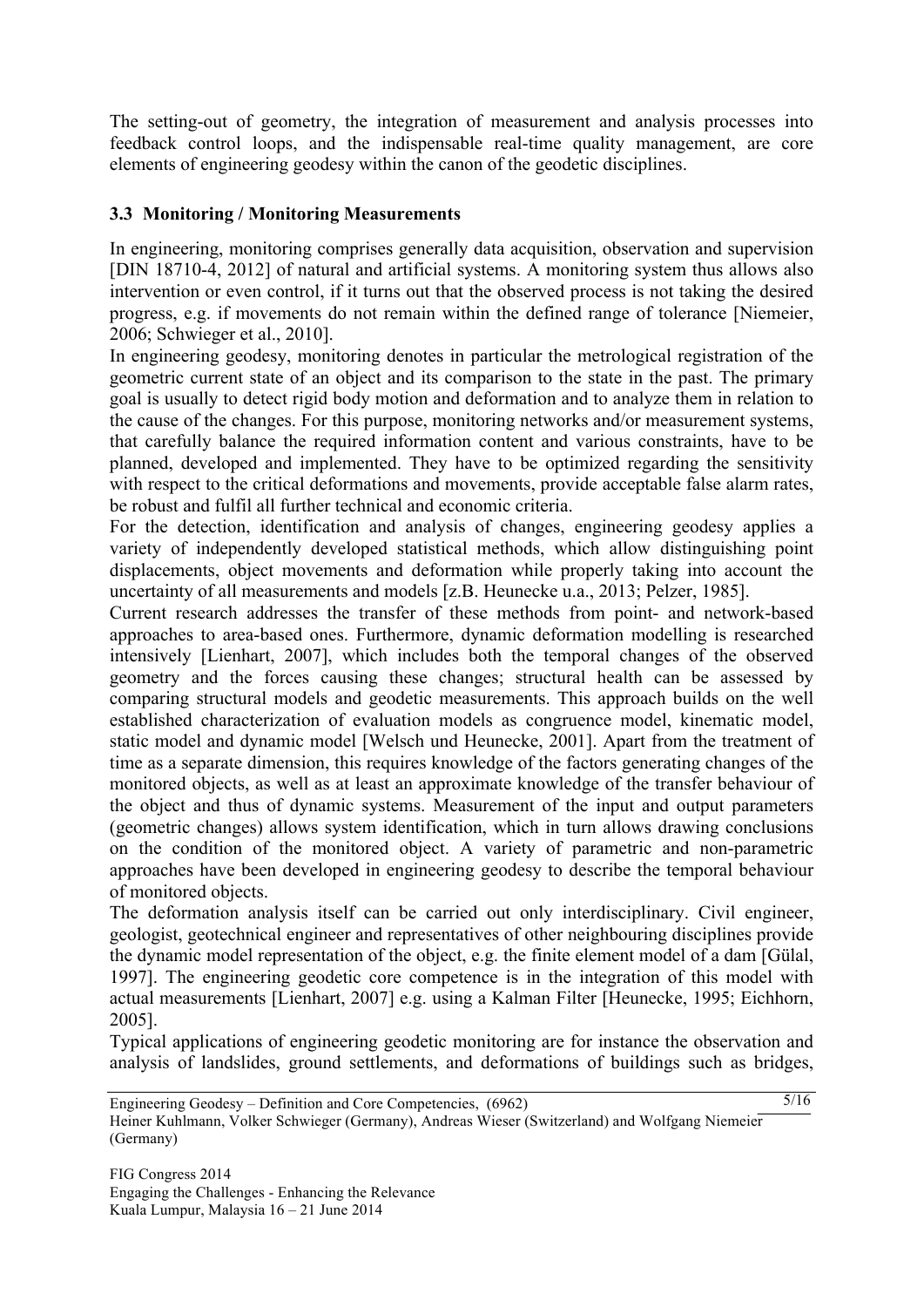dams or tunnels [Heunecke et al., 2013]. Besides the determination of the time-evolution of geometric changes, monitoring is also applied for conservation of evidence. For the geodetic monitoring of natural phenomena, especially changes of the earth surface and of the cryosphere, the term ...geomonitoring " is being established in engineering geodesy.

### **3.4 Geometry Related Phenomena**

In almost every engineering discipline or natural science measurements represent the base for problem solving and gain of knowledge. Often measurements refer to physical dimensions without direct relation to geometry. Engineering geodesy concentrates primarily on geometric parameters like coordinates, distances, angles and quantities derived there from like altitude differences, straightness, bend or inclination. However, most engineering geodetic problems require to determine and model also further spatial parameters, e.g. atmospheric conditions along the signal propagation paths, surface temperature or material properties. All these parameters and their spatial and temporal variations are summarized using the term "geometry related phenomena".

The variations can thereby concern the modelled object as well as the measurement system itself; the latter for instance with kinematic mapping of objects and whole cities using mobilemapping-systems, the former e.g. with the automatic control of construction machines in tunnelling [Stolitzka and Scharler, 1996] – and both when setting-out from a moving platform [Foppe et al., 2004].

In the past the spatial discretization was an essential method of engineering geodesy, see [Brunner, 2007]. Even today there are applications where conclusions referring to a spatial continuum are drawn from measurements of distributed single points [Zeimetz, Kuhlmann, 2011]. Meanwhile point-wise approaches are often substituted by line-based and areal measurement and analysis methods, and are denoted as spatially continuous measurement. This is realized by sampling with nearly constant, negligibly small discretization intervals replacing carefully planned single measurements.

Process-oriented approaches to determining and modelling geometry related phenomena play an increasing role. The processes, e.g. related to the construction of a tunnel or a bridge, are observed and the observation results are used partially for the improvement of the process models and partially for processes control.

### **3.5 Spatial Scale: Local and Regional Phenomena**

Traditionally, nowadays and in the future, engineering geodesy is highly involved in geometry related problems in the field of civil engineering. Typical applications may also be related to machine construction, geotechnics and further neighbouring disciplines. In terms of geodesy, the observed and modelled phenomena therefore often have a local character, but they also reach regional dimensions. Exemplary scale ranges and application fields are [Niemeier and Riedel, 2006]:

- 1 100 cm: form control for quality management in machine construction [Hennes, 2009; Hennes and Runge, 2006]; determination of geometry and growth of agricultural crops [Paulus and Kuhlmann, 2011];
- 10 100 m: setting-out out of a family home, surveying of a bridge [Kuhlmann,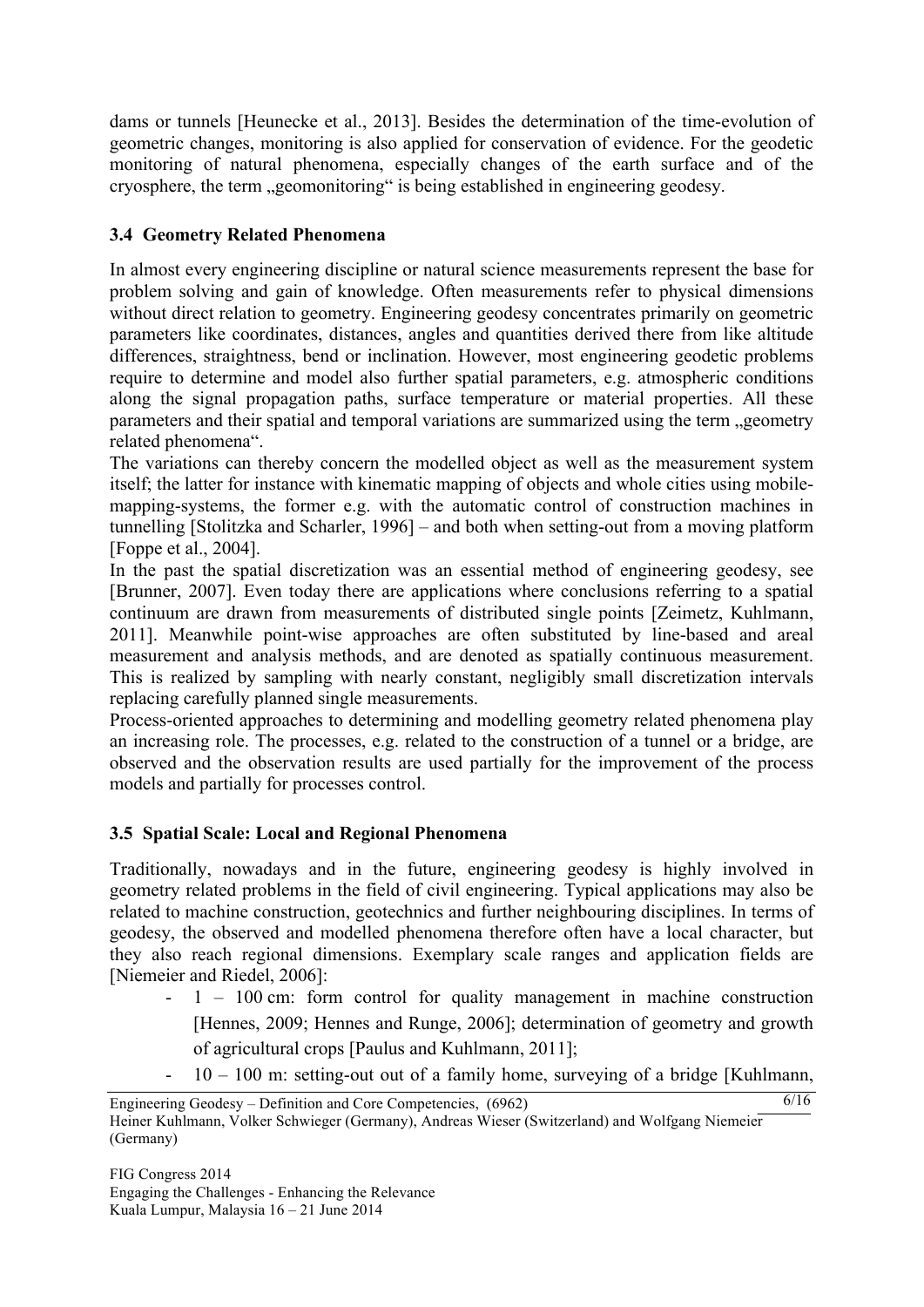1996];

- 1 10 km: installation of a monitoring network [Kahmen et al., 1998]; control of a tunnel excavation [Stolitzka and Scharler, 1996];
- 10 1000 km: mapping of road infrastructure by means of a mobile multi-sensorsystem [Gräfe, 2007]; acquisition of postglacial and tectonic movements [Adler et al., 1994].

Clear demarcation of engineering geodesy with respect to neighbouring disciplines is not possible in terms of spatial scales or geometry related aspects. There is an overlap with state survey and physical geodesy towards the top end of the scale range and with geotechnics and mechanical engineering at the bottom one. However, a core competence of engineering geodesy – and a distinction from neighbouring disciplines – is the consistent treatment of geometry related problems stretching across several of the above scale ranges within a single reference frame.

### **3.6 Quality Assessment and Quality Management**

Engineering geodesy has always paid particular attention to definition, planning and assurance of quality of the measurements and analysis results. This is a prerequisite for fulfilling the various requirements of different applications under the economic constraints of practice. Simultaneously the risk of consequential errors is limited.

For a long time there has been a focus on accuracy as a measure of quality. The research of modelling, propagation and mitigation of random deviations and their quantification using statistic measures like standard deviations, confidence ellipses or scalar functions (e.g. the determinant) of covariance matrices in linear or non-linear models are without doubt core competencies of engineering geodesy. Also the evaluation of reliability in the sense of detectability of model errors and of preferably low effects of undetected model errors have been adopted early. Thorough knowledge of measuring instruments and measuring processes including all relevant factors as well as the redundant acquisition of information using different physical principles are the backbone for the evaluation of accuracy based on precision and reability.

Through calibration and appropriate choice of measurement setup and evaluation processes systematic influences have been eliminated or at least mitigated sufficiently. It also seemed to be possible to randomise systematic effects through appropriate measures in the course of measurement and evaluation [Schmitt, 1977]. In the meantime, the sensors, measurement processes and analysis procedures have been improved for many fields of application. The random deviations have therefore been largely reduced but the systematic ones have not. So, the remaining systematic deviations can often not be neglected anymore. A deepened understanding of the measurement procedures as well as the physical sensor models has led to the conclusion that randomizing is not possible to the required degree [Kutterer, 2002] or leads to correlations [Koch et al., 2010] and auto-correlations, which inevitably required including stochastic processes into the methodical toolbox of engineering geodesy [Li, Kuhlmann, 2010]. The modelling and propagation of accuracy had to be expanded to include the systematic contributions to uncertainty. Today we refer more generally to uncertainty modelling [Kutterer, 2002; Neumann, 2009] and consider the "Guide for the Expression of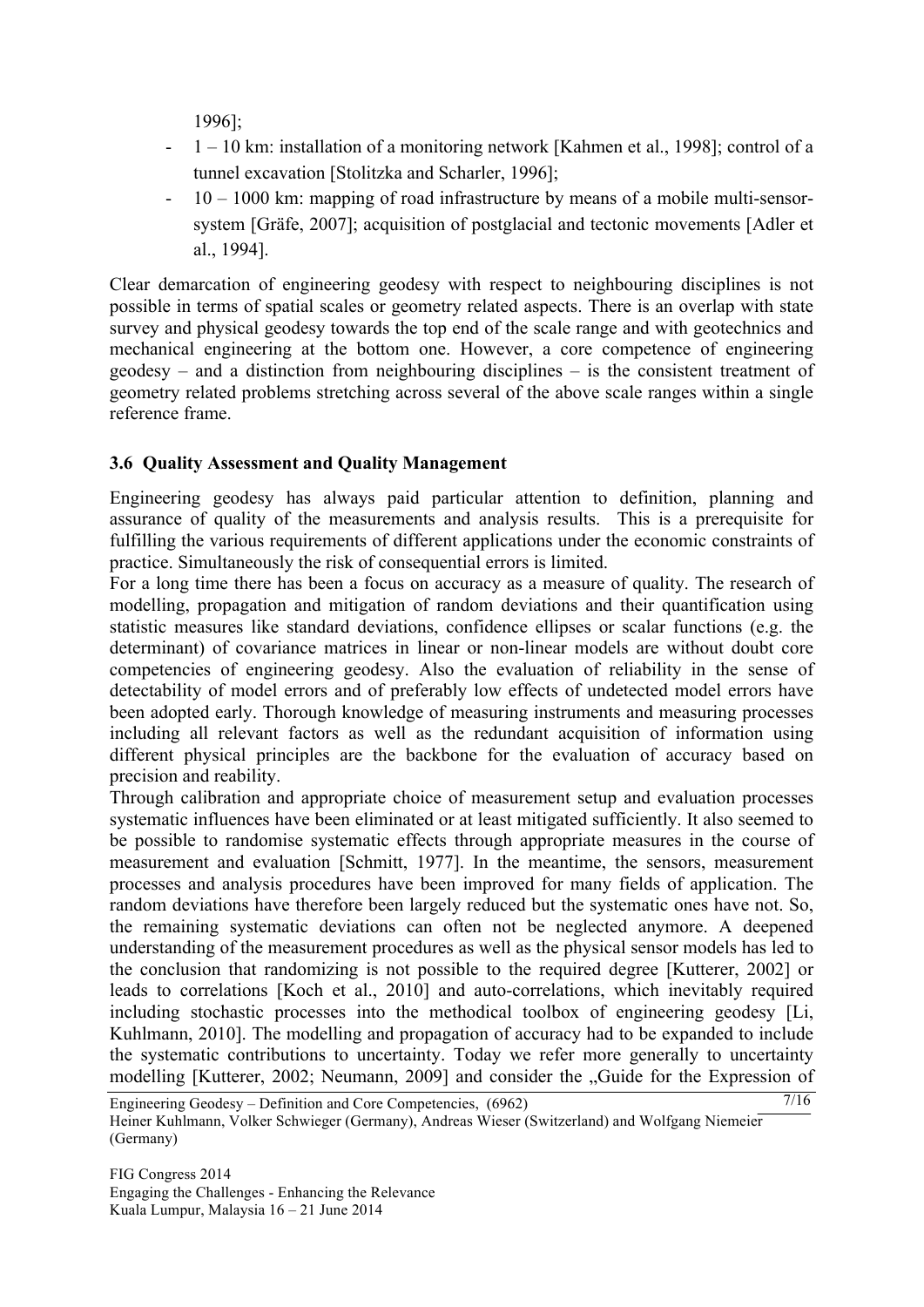Uncertainty in Measurements (GUM)" [ISO, 1995; Heister, 2001; Niemeier 2008] also in engineering geodesy for evaluation of the accuracy of measurement systems.

Engineering geodesy is often associated with the capability and the presumed disposition to particularly high measurement accuracy. This does not correspond to the self-conception of the discipline: engineering geodesists measure as accurate as necessary, not as accurate as possible. This integrated consideration of efficiency for the derivation of quality demands from the understanding of the related processes, and the corresponding implementation are core competencies of engineering geodesy, although not unique features [Rehr et al., 2011]. But in fact, engineering geodesy is distinguished within the canon of geodetic disciplines by the fact that it achieves, if necessary, measurements of very high accuracy at local scales; e.g. it can define a distance of 1 km length through special measurement procedures, deterministic and stochastic modelling of different influences with an accuracy of better than 1 mm [Heunecke, 2012], or it can adjust components of a particle accelerator with independently developed instruments and procedures relative to each other with an accuracy better than 1 µm.

Engineering geodesy has early given up the reduction of the term quality to the attribute accuracy and has built an extensive set of methods for evaluating e.g. geodetic networks using a broad quality model which comprises also parameters of sensitivity and separability, see e.g. [Grafarend et al., 1979; Niemeier, 1985a and 1985b; Li, 1986]. Currently, in interdisciplinary collaboration a comprehensive quality model for application in construction with appropriate methods for propagation of quality parameters is developed [Schweitzer and Schwieger, 2011].

Due to the typical combination of highly technical requirements on the one hand, economic, temporally and local constraints as well as adverse working and environmental conditions on the other hand the examination of compliance with quality parameters plays an immense role in engineering geodesy. This control has often to be carried out on in the field and preferably already while carrying out the measurements. So, quality testing can be integrated seamlessly in measurement, evaluation and building processes [Möhlenbrink and Schwieger, 2007; Schwieger u.a., 2010].

# **3.7 Sensor Technology and Geodetic Metrology**

Engineering geodesy is a measuring science. The authors are convinced that engineering geodesy - and also geodesy in general – would lose its relevance for society and science without this metrological component. However, just taking measurements is not in the centre of the metrology competence of engineering geodesy. This competence comprises deterministic and stochastic modelling of the measurement processes, the knowledge of physical sensor models, the acquisition and modelling of the relevant environmental conditions and of all other relevant factors, as well as the indirect determination of required parameters and the quantification of their quality. The data processing with a known system model often leads to a least-squares or maximum-likelihood estimation within a linearized Gauß-Markov- or Gauß-Helmert-Model. The methodical basis of parameter estimation has been broadened recently to include robust estimators [Wieser, 2002; Caspary, 2013] and Bayes-estimation [e.g. Niedermayr and Wieser, 2012] as well as stochastic procedures like Monte-Carlo algorithms [e.g. Schweitzer and Schwieger, 2011] or heuristic methods like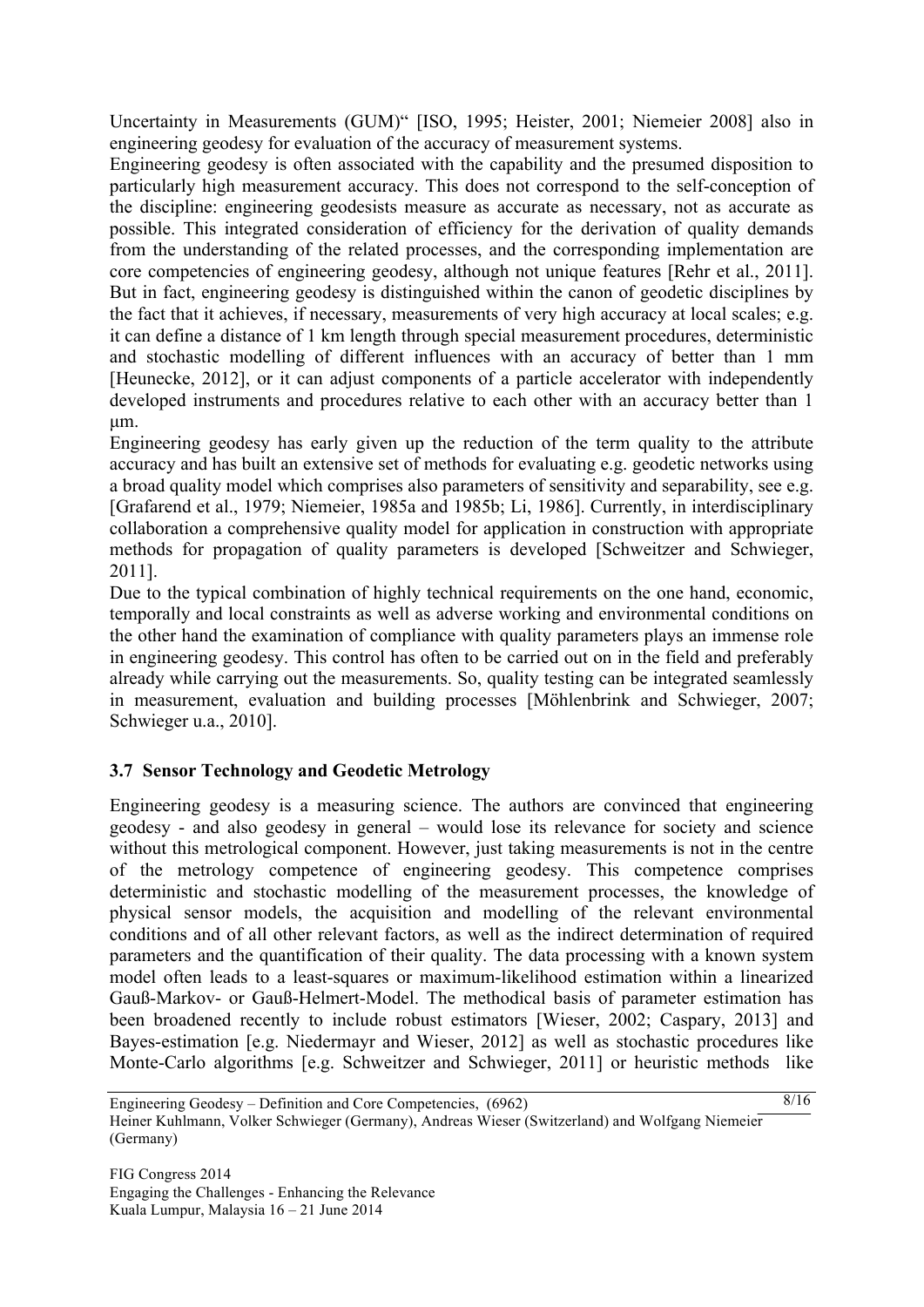genetic algorithms [e.g. Rehr et al., 2011].

Corresponding to the variety of application fields and requirements engineering geodesy relies on a large selection of measurement instruments, sensors and sensor systems. Total stations, GNSS receivers and antennas, level instruments and terrestrial laserscanners are now the typically used standard instruments. Photogrammetic systems, inertial measurement units, optical plummets, hydrostatic levelling systems, gyrotheodolites and lasertrackers are further instruments frequently used in engineering geodesy. Terrestrials microwave interferometers with real or synthetic aperture currently emerge as another addition to this toolbox of instruments. In addition, engineering geodesists access a pool of sensors, especially in connection with monitoring tasks, such as inclinometers, extensometers, position detectors, fibre-optic strain sensors, or temperature sensors. In connection with calibration, testing and development of sensors, further instruments like laser-interferometers, collimators and others are needed. In particular cases engineering geodesy develops also new sensors for special applications. A good overview of established instruments and sensors is given by [Deumlich and Staiger, 2001; Schlemmer, 1996; Schwarz, 1995]; information on the newer instruments and sensors can be found e.g. in [Rödelsperger, 2011; Habel and Brunner, 2011; Juretzko et al., 2008].

To fulfil the requirements of the superordinate processes, the engineering geodesist needs to design optimal measurement concepts, plan and realize data acquisition, and carry out data analysis with quality control of the results. The necessity of temporal and spatial integretation of several sensors and instruments in a multi-sensor-system can result from these requirements. Multiple multi-sensor-systems can be integrated as redundant or complementary systems, or they can be deployed as spatially distributed sensor networks [Heunecke, 2012]. Conception, development and calibration of such systems including their components are key tasks of engineering geodesists in practice and in research. Thereby calibration takes a special role [Hennes, 2010]. On the one hand it is the requirement for achieving utmost accuracy as is shown for instance with GNSS measurements with submillimetre-standard deviation [Zeimetz and Kuhlmann, 2013]. On the other hand it is increasingly more challenging, because measurement systems are getting more complex and their components may be black-box systems for the operators. System calibration therefore increasingly replaces component calibration [Rüeger and Brunner, 2000; Hennes and Ingensand, 2000; Heister et al., 2005; Fuhlbrügge, 2004].

### **3.8 Reference Systems**

Location, orientation and connection of measurements – and particularly the subsequent analysis based on coordinates – require the introduction of appropriate reference systems where it has to be distinguished between observation domain and coordinate domain [Brunner, 2007].

For object volumes of a few cubic metres the reference system can be realised directly and mechanically using a coordinate measuring machine [Schwarz, 1995]. This is not possible anymore for bigger dimensions. The reference frame is then indirectly realized by marked points. The necessity of establishing such reference frames, determining and expressing geometric relations through a link to those frames, and at the same time considering all relevant physical influences – like deflections of the vertical and geoid heights in the course

Engineering Geodesy – Definition and Core Competencies, (6962) Heiner Kuhlmann, Volker Schwieger (Germany), Andreas Wieser (Switzerland) and Wolfgang Niemeier (Germany)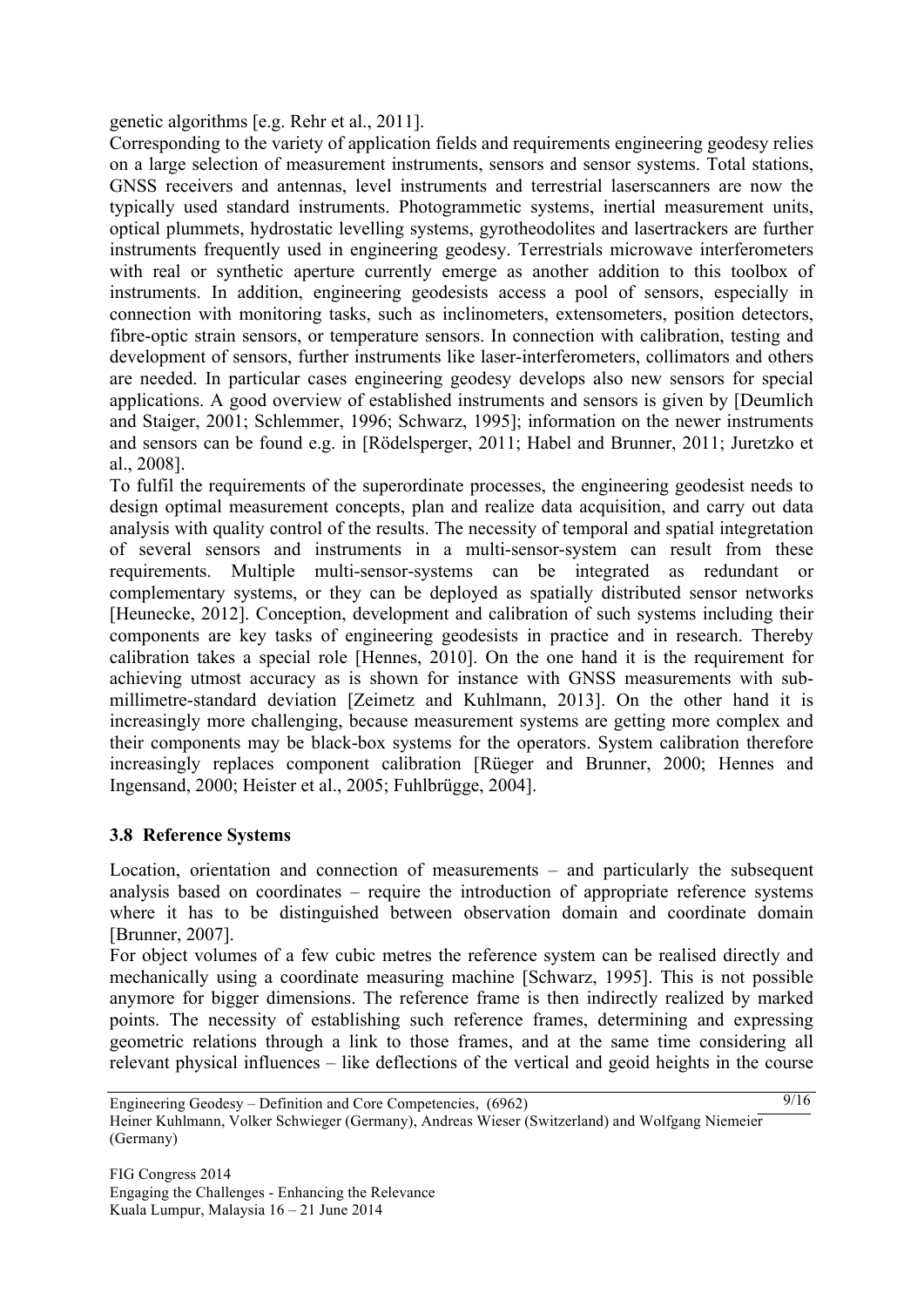of staking out a tunnel or particle accelerator [Albert and Schwarz, 2004] – is an important reason why the handling of the geometry-related phenomena mentioned above is not only a core competence but also largely a unique feature of engineering geodesy.

An additional challenge with engineering geodetic applications is often, that the points representing the reference frame are not fixed and stable. In fact the frame may change significantly during the project duration through differential movement of marked points or through deformations of the external reference frame [Schlemmer, 1998]. Due to this instability, the acquisition and modelling of moving objects and the increasing combination and integration of several sensors to multi-sensor-systems, time as fourth dimension has become vitally important in engineering geodesy. Well defined and stable reference frames are essential for the modelling of temporal processes and for the synchronization of sensors and instruments [Foppe et al., 2004].

### **4 SUMMARY AND CONCLUSION**

This contribution summarizes the discussion of the self-conception of engineering geodesy within the section Engineering Geodesy of the German Geodetic Commission. It presents engineering geodesy as an application-oriented science with its own conceptional and methodical approaches that has initially been defined with respect to the measured objects and tasks in connection with civil engineering, but is now increasingly considered as a discipline in an interdisciplinary field.

Methods, processes and characteristics, which distinguish the work of an engineering geodesist in practice and science today, have been outlined in chapter 3. In summary, the development and optimization of measurement concepts, setups and data analysis strategies based on a variety of technical and non-technical criteria and applying theoretic-methodic as well as numeric simulation and optimization approaches belongs to the core competences of an engineering geodesist.

With regard to the actual developments the following trends can be seen:

- The object to be mapped or monitored is now often not represented by a few carefully chosen individual points but by a point-cloud created by a laserscanner or derived from registered images of digital cameras. The relevant object information is not extracted during the measurement but afterwards during data processing.
- An increasingly close link is given with photogrammetry, regarding image processing, object extraction, or orientation and positioning algorithms, e.g. laserscanning registrations. Also the newest total stations and scanners or particular add-on systems of laser trackers, like probes and hand scanners include essentially photogrammetric concepts and solutions.
- Often, the measurement system is not static anymore but moves along the measured object. This also holds for setting-out, when the planned geometry is transferred to the reality directly through a guided or controlled machine without marked waypoints.

We expect that "engineering geodesy – continuous in space and time" [Kuhlmann, 2004] will further develop and change in the future, providing innovative and exciting developments.

Based on the above discussion of core competencies and characteristics as well as the selfconception of engineering geodesy, we finally propose the following new definition of this discipline: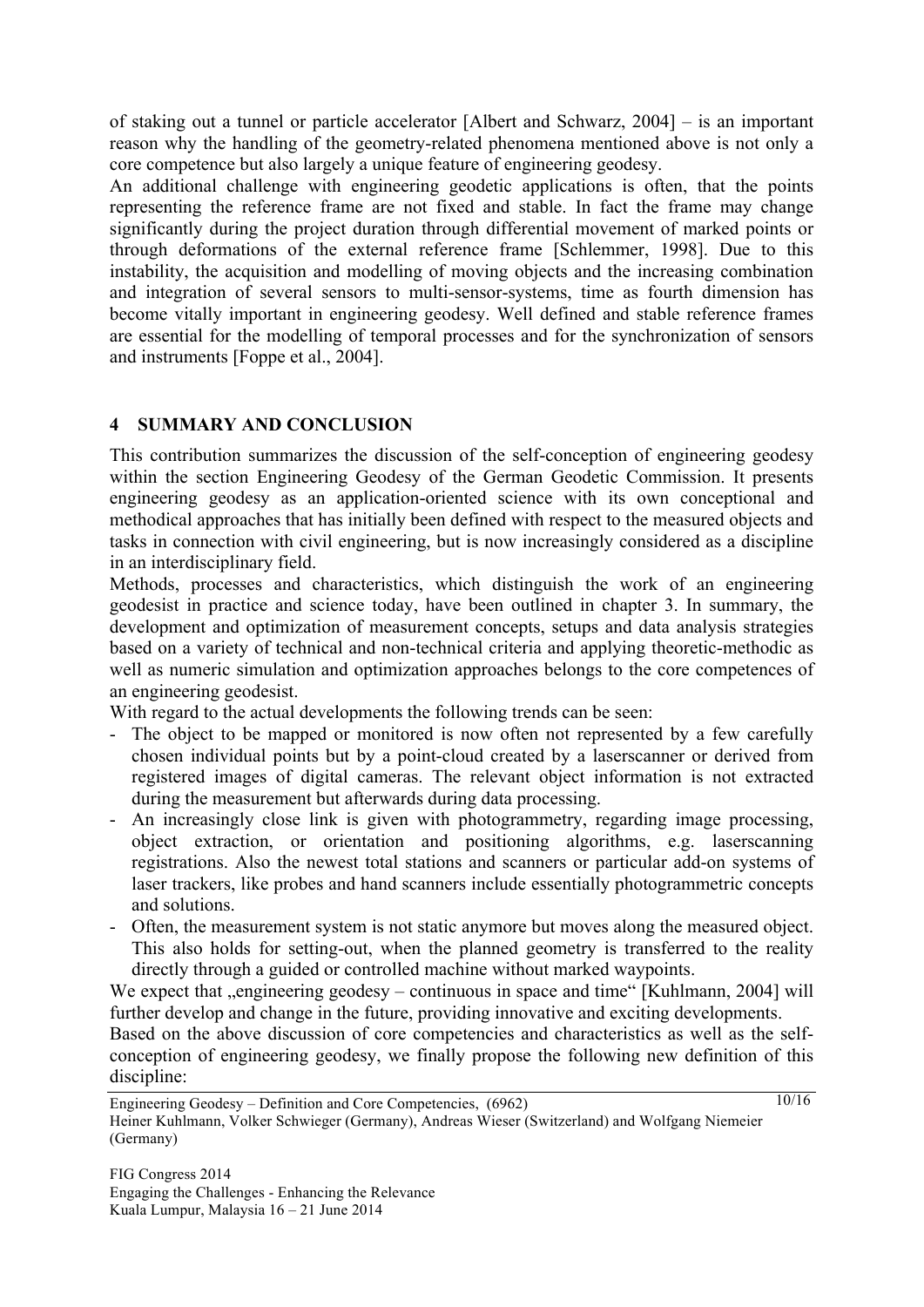*Engineering geodesy is the discipline of reality capture, setting-out and monitoring of local and regional geometry-related phenomena paying particular attention to quality assessment, sensor systems and reference frames.*

#### **REFERENCES**

- Adler, R., Pelzer, H., Foppe, K., Melzer, Y., 1994, Geodetic Monitoring of Recent Crustal Activity along the Dead Sea Jordan Rift. In: Perelmuter Workshop on Dynamic Deformation Models, Workshop Proceedings, 29.8.-1.9., Haifa, Israel, S.56-68.
- Albert, J., Schwarz, W., 2004, Messtechnische Entwicklungen für die Zukunftsprojekte "Linearbeschleuniger". In: Ingensand, H. (Hrsg): Ingenieurvermessung 2004, ETH Zürich, Zürich, S. 39-50.
- Brunner, F.K., 2007, On the methodology of Engineering Geodesy. In: Journal of Applied Geodesy (1), S. 57-62.
- Caspary, W., 2013, Fehlertolerante Auswertung von Messdaten: Daten- und Modellanalyse, robuste Schätzung. OldenbourgWissenschaftsverlag, 313 S.
- Deumlich, F., Staiger, R., 2001, Instrumentenkunde der Vermessungstechnik. 9. Aufl., Herbert WichmannVerlag, 435 S.
- DIN 18709-1, 1995, Deutsche Norm: Begriffe, Kurzzeichen und Formelzeichen im Vermessungswesen, Teil 1: Allgemeines, Beuth Verlag, Berlin.
- DIN 18710-1, 2012, Deutsche Norm: Engineering Surveys –Part 1: General Requirements, Beuth Verlag, Berlin.
- DIN 18710-2, 2012, Deutsche Norm: Engineering Surveys –Part 2: Site surveying, Beuth Verlag, Berlin.
- DIN 18710-3, 2012, Deutsche Norm: Engineering Surveys –Part 3: Setting out, Beuth Verlag, Berlin.
- DIN 18710-4, 2012, Deutsche Norm: Engineering Surveys –Part 4: Deformation measurements, Beuth Verlag, Berlin.
- Eichhorn, A., 2005, Ein Beitrag zur Identifikation von dynamischen Strukturmodellen mit Methoden der adaptiven KALMAN-Filterung. Deutsche Geodätische Kommission, Reihe C, Heft 585.
- FIG, 1971, FIG-Fachwörterbuch, Heft 10 Ingenieurvermessung. Verlag des Instituts für Angewandte Geodäsie, Frankfurt.
- FIG, 1997, FIG-Fachwörterbuch, Band 10: Ingenieurvermessung. Bundesamt für Kartographie und Geodäsie, Frankfurt.
- Foppe, K., Schwieger, V., Staiger, R., 2004, Grundlagen kinematischer Mess- und Auswertetechniken. In: Schwieger, V., Foppe, K. (Hrsg.): Kinematische Messmethoden – "Vermessung in Bewegung". Beiträge zum 58. DVW-Seminar, Schriftenreihe des DVW, Band 45, Wißner Verlag, Augsburg, S. 3-18.
- Fuhlbrügge, H.-J., 2004, Untersuchungen zur Prüfung von GPS-Echtzeitsystemen als Beitrag zur Qualitätssicherung im Vermessungswesen. Mitteilungenaus den

Engineering Geodesy – Definition and Core Competencies, (6962) Heiner Kuhlmann, Volker Schwieger (Germany), Andreas Wieser (Switzerland) and Wolfgang Niemeier (Germany)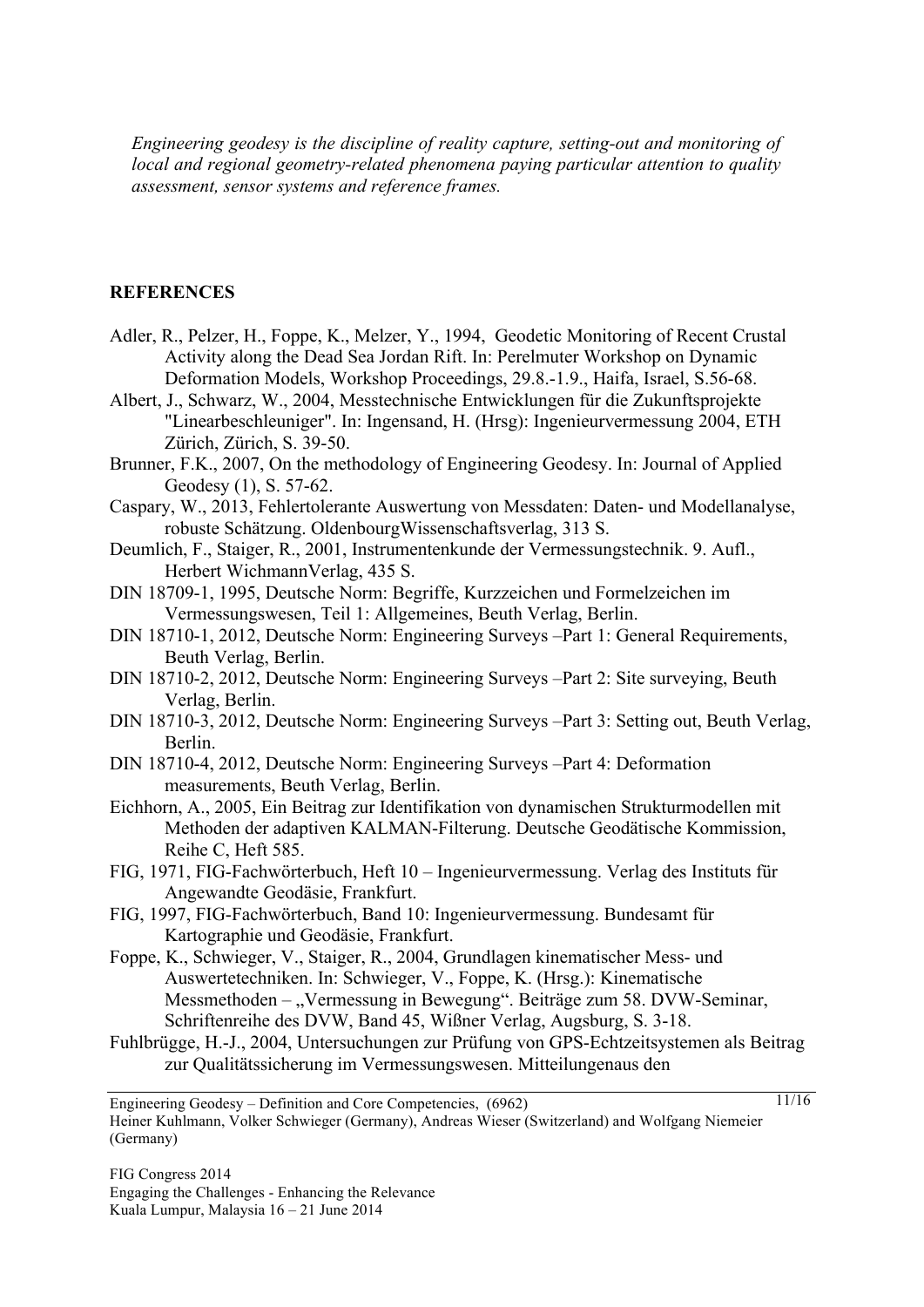GeodätischenInstituten der Universität Bonn, Nr. 91, Bonn.

- Grafarend, E., Heister, H., Kelm, R, Kropff, H., Schaffrin, B., 1979, Optimierung Geodätischer Messoperationen. Herbert Wichmann Verlag, Karlsruhe, 499 S.
- Gräfe, G., 2007, Kinematische Anwendungen von Laserscannern im Straßenraum. Dissertation, Universität der Bundeswehr München, http://athene.bibl.unibwmuenchen.de:8081/doc/86001/86001.pdf.
- Gülal, E., 1997, Geodätische Überwachung einer Talsperre: eine Anwendung der Kalman-Filtertechnik. WissenschaftlicheArbeiten der Fachrichtung Vermessungswesen der Universität Hannover, Nr. 224.
- Habel, W.R., Brunner, F.K., 2011, Faseroptische Sensoren für den Einsatz im Monitoring: ein Überblick. AllgemeineVermessungs-Nachrichten (118), S. 204-211.
- Heim, M., 2002, Die zeitnahe Leistungsfeststellung von Baustellen unter besonderer Berücksichtigung von Bildinformationssystemen. Technische Universität Darmstadt, Cuvillier Verlag, Göttingen.
- Heister, H., 2001, Zur Angabe der Meßunsicheheit in der geodätischen Meßtechnik. In: Heister, H., Staiger, R. (Hrsg.): Qualitätsmangement in der geodätischen Meßtechnik. Beiträge zum 54. DVW-Seminar, Schriftenreihe des DVW, Band 42, S. 108-119.
- Heister, H., Woschitz, H., Brunner, F.K., 2005, Präzisionsnivellierlatten, Komponenten- oder Systemkalibrierung? AllgemeineVermessungs-Nachrichten (112), , S. 233-238.
- Helmert, F.R., 1880, Die mathematischen und physikalischen Theorien der Höheren Geodäsie. Teubner, Leipzig.
- Hennes, M., 2009, Freiformflächenerfassung mit Lasertrackern eine ergonomische Softwarelösung zur Reflektoroffsetkorrektur. Allgemeine Vermessungs-Nachrichten, S. 188-194.
- Hennes, M., 2010, Ausgewählte Initiativen zur Qualitätssicherung in der Messtechnik. In: Kutterer, H., Neuner, H. (Hrsg.): Qualitätsmanagement geodätischer Mess- und Auswerteverfahren, Beiträge zum 93. DVW-Seminar, Schriftenreihe des DVW, Band 61, WißnerVerlag, Augsburg, S. 239-252.
- Hennes, M., Ingensand, H., 2000, Komponentenkalibrierung versus Systemkalibrierung. In: Schnädelbach, K., Schilcher, M. (Hrsg.): Ingenieurvermessung 2000, WittwerVerlag, Stuttgart, S. 166-177.
- Hennes, M., Runge, P., 2006,Chancen der IngenieurvermessungimmodernenMaschinenbau. AllgemeineVermessungs-Nachrichten, S. 242-250.
- Heunecke, O., 1995, Zur Identifikation und Verifikation von Deformationsprozessen mittels adaptiver Kalman-Filterung (Hannoversches Filter). WissenschaftlicheArbeiten der Fachrichtung Vermessungswesen derUniversität Hannover, Nr. 208.
- Heunecke, O., 2012, Auswertung des Ringversuchs auf der neuen Kalibrierbasis der UniBw München zur Bestimmung der Sollstrecken. AllgemeineVermessungs-Nachrichten (119), S. 380-385.
- Heunecke, O., 2012, Anwendungen von Geosensornetzen in der Ingenieurgeodäsie. In: Schwarz, W. (Hrsg.): Interdisziplinäre Messaufgaben im Bauwesen – Weimar 2012. Beiträge zum 115. DVW-Seminar, Schriftenreihe des DVW, Band 68, WißnerVerlag, Augsburg, S. 171-186.
- Heunecke, O., Kuhlmann, H., Eichhorn, A., Neuner, H., Welsch, W., 2013,AuswertunggeodätischerÜberwachungsmessungen. WichmannVerlag,

Engineering Geodesy – Definition and Core Competencies, (6962) Heiner Kuhlmann, Volker Schwieger (Germany), Andreas Wieser (Switzerland) and Wolfgang Niemeier (Germany)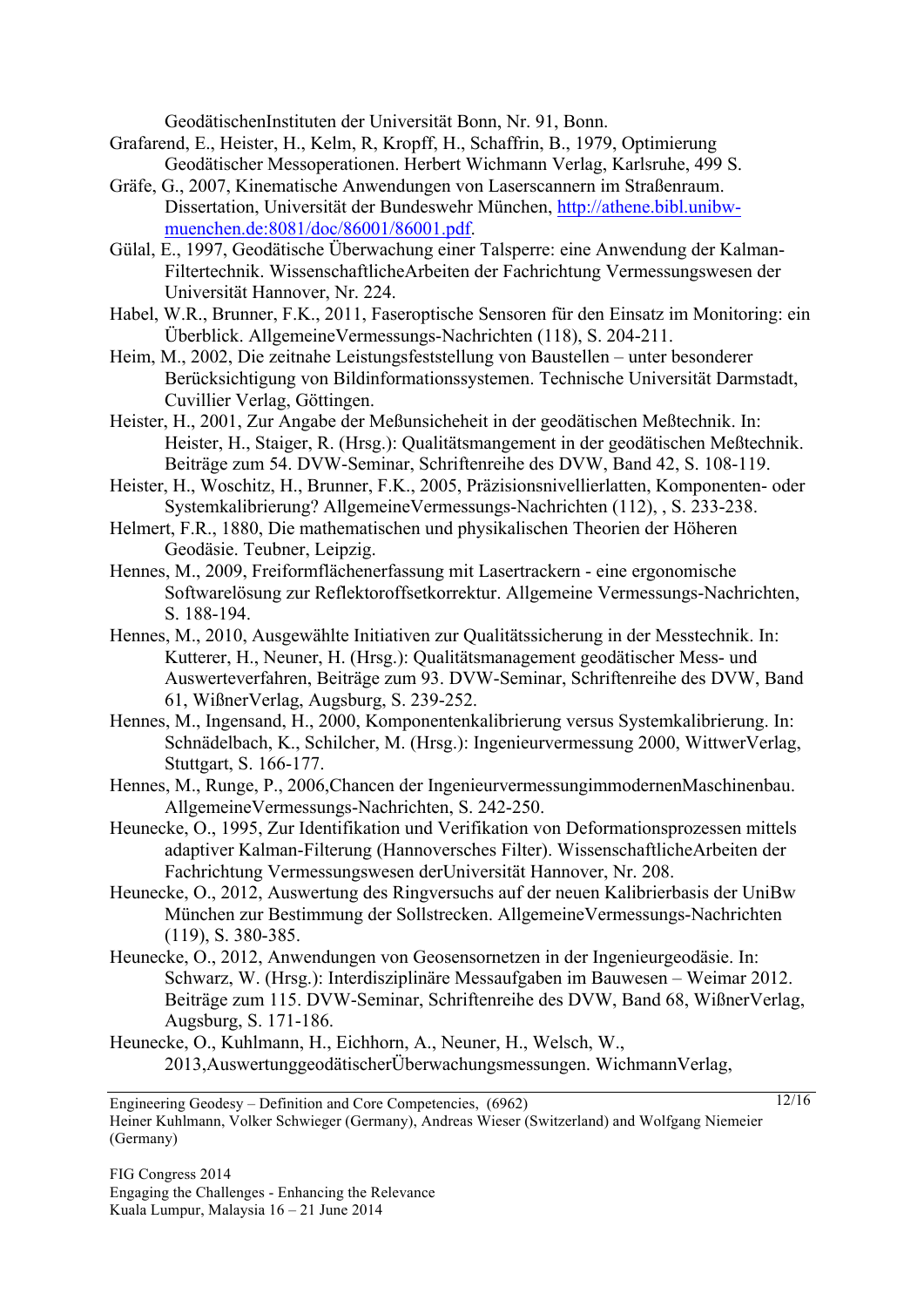Heidelberg.

- ISO, 1995, Guide to the Expression of Uncertainty in Measurement. International Organization for Standardization, Genève.
- Juretzko, M., Hennes, M., Schneider, M., Fleischer, J., 2008, Überwachung der raumzeitlichen Bewegung eines Fertigungsroboters mit Hilfe eines Lasertrackers. AllgemeineVermessungs-Nachrichten (115), S. 171-178.
- Kahmen, H., Wunderlich, T., Retscher, G., Kuhn, M., Plach, H., Teferle, F., Wieser, A., 1998, Ein modulares Konzept zur Absteckung von Hochgeschwindigkeitstrassen. Zeitschrift für Vermessungswesen (123), S. 115–121.
- Koch, K.R., Kuhlmann, H., Schuh, W.D., 2010, Approximating covariance matrices estimated in multivariate models by estimating auto- and cross-covariances. Journal of Geodesy (84), S. 383-397.
- Kuhlmann, H., 1996,EinBeitragzurÜberwachung von BrückenbauwerkenmitkontinuierlichregistriertenMessungen, WissenschaftlicheArbeiten der Fachrichtung Vermessungswesen der Universität Hannover, Nr. 208.
- Kuhlmann, H., 2004,Bestimmung von Bewegung eine geodätische Sicht. In: Flächenmanagement und Bodenordnung, VerlagLuchterhand, Heft 5, S. 225-231.
- Kuhlmann, H., Heister, H., 2006, Steering problems and solutions during constructions of roads. In: Proceedings of the 3rd IAG Symposium on Geodesy for Geotechnical and Structural Engineering and 12th FIG Symposium on Deformation Measurement Baden, Österreich, 22.-24.05.
- Kutterer, H., 2002, Zum Umgang mit Ungewissheit in der Geodäsie Bausteine für eine neue Fehlertheorie. Deutsche Geodätische Kommission, Reihe C, Heft 553.
- Lienhart, W., 2007, Analysis of Inhomogeneous Structural Monitoring Data. Shaker Verlag, Aachen.
- Li, D., 1987, Trennbarkeit und Zuverlässigkeit bei zwei verschiedenen Alternativhypothesen im Gauß-Markov-Modell. Zeitschrift für Vermessungswesen (112), S. 555-563.
- Li, L., Kuhlmann, H., 2010, Deformation Detection in the GPS Real-time Series by the Multiple Kalman Filter Model. Journal of Surveying Engineering (136), S. 157-164.
- Möhlenbrink, W., Kuhlmann, H., Dünisch, M., 2004,Prozessintegrierte kinematische Absteckung am Beispiel "Feste Fahrbahn". In: Schwieger, V., Foppe, K. (Hrsg.): Kinematische Messmethoden – "Vermessung in Bewegung". Beiträgezum 58. DVW-Seminar, Schriftenreihe des DVW, Band 45, WißnerVerlag, Augsburg, S. 265-282.
- Möhlenbrink, W.; Schwieger, V., 2007, Zur Prozessintegration der geodätischen Messtechnik. AllgemeineVermessungs-Nachrichten (114), S. 403-410.
- Möser, M. , Hoffmeister, H., Müller, G., Staiger, R., Schlemmer, H., Wanninger, L., 2012, Handbuch Ingenieurgeodäsie: Grundlagen. Herbert Wichmann Verlag, Heidelberg.
- Neumann, I., 2009, Zur Modellierung eines erweiterten Unsicherheitshaushaltes in Parameterschätzung und Hypothesentests. Deutsche GeodätischeKommission, ReiheC, Heft 634.
- Niedermayr, S., Wieser, A., 2012, Combination of feature-based and geometric methods for positioning. In: Proceedings of 3rd International Conference on Machine Control and Guidance, Stuttgart, S. 301-310.
- Niemeier, W.: Netzqualität und Optimierung. In: Pelzer, H. (Hrsg.), 1985,GeodätischeNetze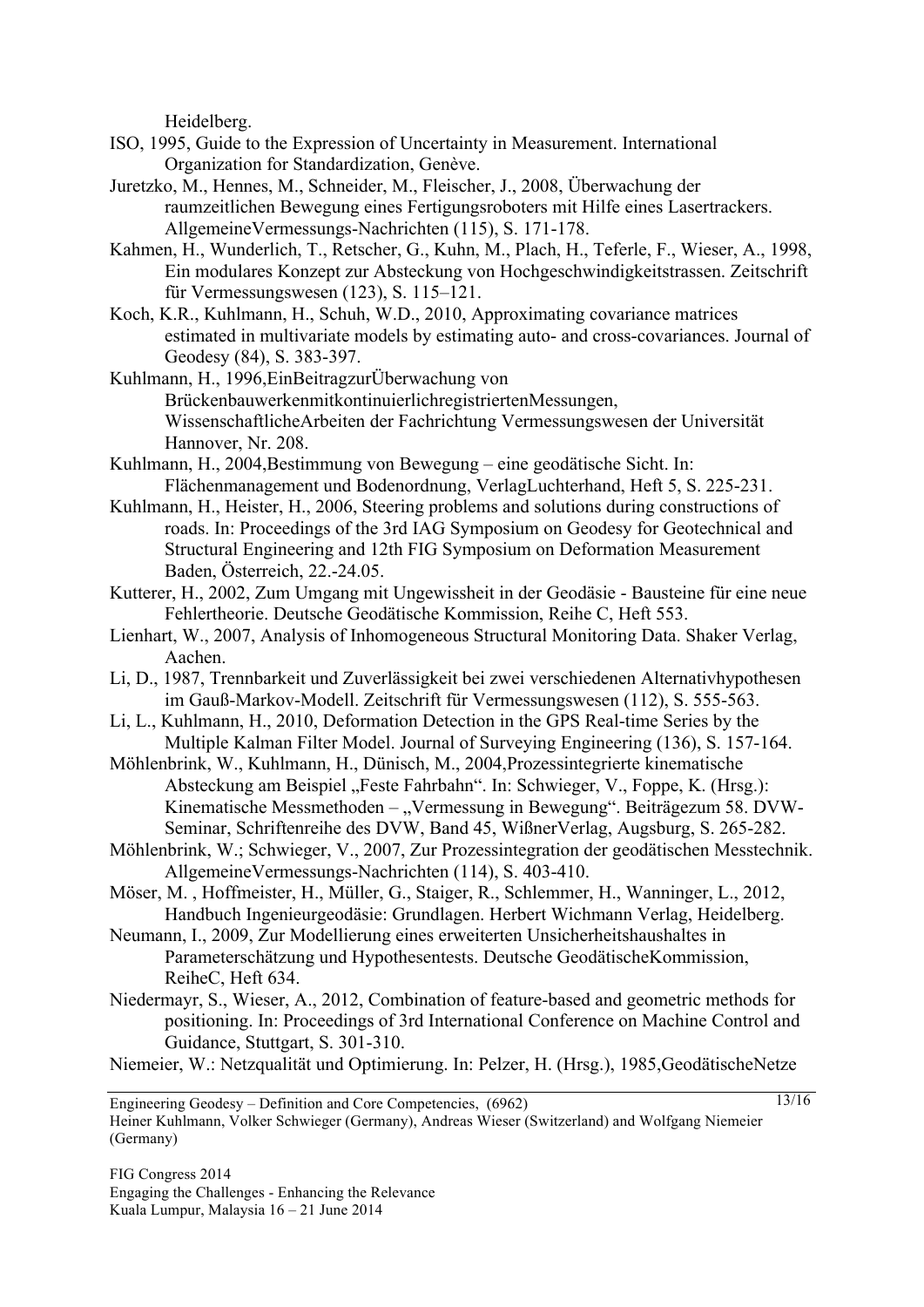in Landes- und Ingenieurvermessung II. Verlag Konrad Wittwer, Stuttgart.

- Niemeier, W., 1985, Analyse von Überwachungsnetzen. In: Pelzer, H. (Hrsg.): Geodätische Netze in Landes- und Ingenieurvermessung II. Verlag Konrad Wittwer, Stuttgart.
- Niemeier, W., Riedel B., 2006,MehrskaligesgeodätischesBeobachtungskonzept für die ÜberwachunggroßflächigerRutschungsgebiete. In: Proceedings 7. Geokinematischer Tag, TU Freiberg.
- Niemeier, W., 2008, Ausgleichungsrechnung Statistische Auswertemethoden. 2. Aufl., de GruyterVerlag.
- Niemeier, W., 2006, Geodetic Techniques for the Navigation, Guidance and Control of Construction Processes. In: Proceedings of 3rd IAG International Symposium on Geotechnical and Structural Engineering and 12th International Symposium on Deformation Measurements, Baden, Österreich, 22.-24.05.
- Paulus, St., Kuhlmann, H., 2011, Nahbereichsscanning Messprinzipien und Einsatzmöglichkeiten bei Nutzpflanzen. In: Wunderlich, T., Ohlmann-Lauber, J. (Hrsg.) TerrestrischesLaserscanning - TLS 2011 mit TLS-Challenge, Beiträgezum 107. DVW-Seminar, Schriftenreihe des DVW, Band 66, Wißner Verlag, Augsburg, S. 17-30.
- Pelzer, H. (Hrsg.), 1985,GeodätischeNetze in Landes- und Ingenieurvermessung II. VerlagKonradWittwer, Stuttgart.
- Rehr, I., Rinke, N, Kutterer, H., Berkhahn, V., 2011,MaßnahmenzurEffizienzsteigerungbei der DurchführungtachymetrischerNetzmessungen. AllgemeineVermessungs-Nachrichten (118), S. 2-14.
- Rinner, K., 1971, Über die zunehmende Bedeutung der Ingenieurgeodäsie. Zeitschrift für Vermessungswesen (96), S. 209 – 217.
- Rinner, K., 1978, Entwicklungstendenzen in der Ingenieurgeodäsie. AllgemeineVermessungs-Nachrichten (85), S. 161-166.
- Rödelsperger, S., 2011, Real-time Processing of Ground Based Synthetic Aperture Radar (GB-SAR) Measurements. Deutsche GeodätischeKommission, Reihe C, Heft 668.
- Rüeger J.M., Brunner, F.K., 2000, On System Calibration and Type Testing of Digital Levels. Zeitschrift für Vermessungswesen (125), p. 120-130.
- Schlemmer, H., 1996, Grundlagen der Sensorik: Eine Instrumentenkunde für Vermessungsingenieure. Wichmann Verlag.
- Schlemmer, H., 1998, Trends in der Ingenieurvermessung gegenwärtige Leistungsfähigkeit und Perspektiven für die Zukunft. In: Schwarz, W. (Hrsg.): Ingenieurvermessung aktuell, Beiträge zum 47. DVW-Seminar, Schriftenreihe des DVW, Band 32, VerlagKonradWittwer, Stuttgart, S. 11-16.
- Schmitt, G., 1977, Monte-Carlo-Design geodätischer Netze. AllgemeineVermessungs-Nachrichten (84), S. 87-94.
- Schwarz, W. (Hrsg.), 1995, Vermessungsverfahren im Maschinen- und Anlagenbau. VerlagKonradWittwer, Stuttgart, 1995.
- Schweitzer, J., Schwieger, V., 2011, Modeling of Quality for Engineering Geodesy Processes in Civil Engineering. In: Journal of Applied Geodesy (5), S. 13-22.

14/16

Schwieger, V. , Beetz, A., Wengert, M., Schweitzer, J., 2010, Echtzeit-Integration ingenieurgeodätischer Messsysteme in Bauregelkreise. In: Wunderlich, T. (Hrsg.): Ingenieurvermessung 10 , Wichmann, Berlin, S. 45-56.

Engineering Geodesy – Definition and Core Competencies, (6962) Heiner Kuhlmann, Volker Schwieger (Germany), Andreas Wieser (Switzerland) and Wolfgang Niemeier (Germany)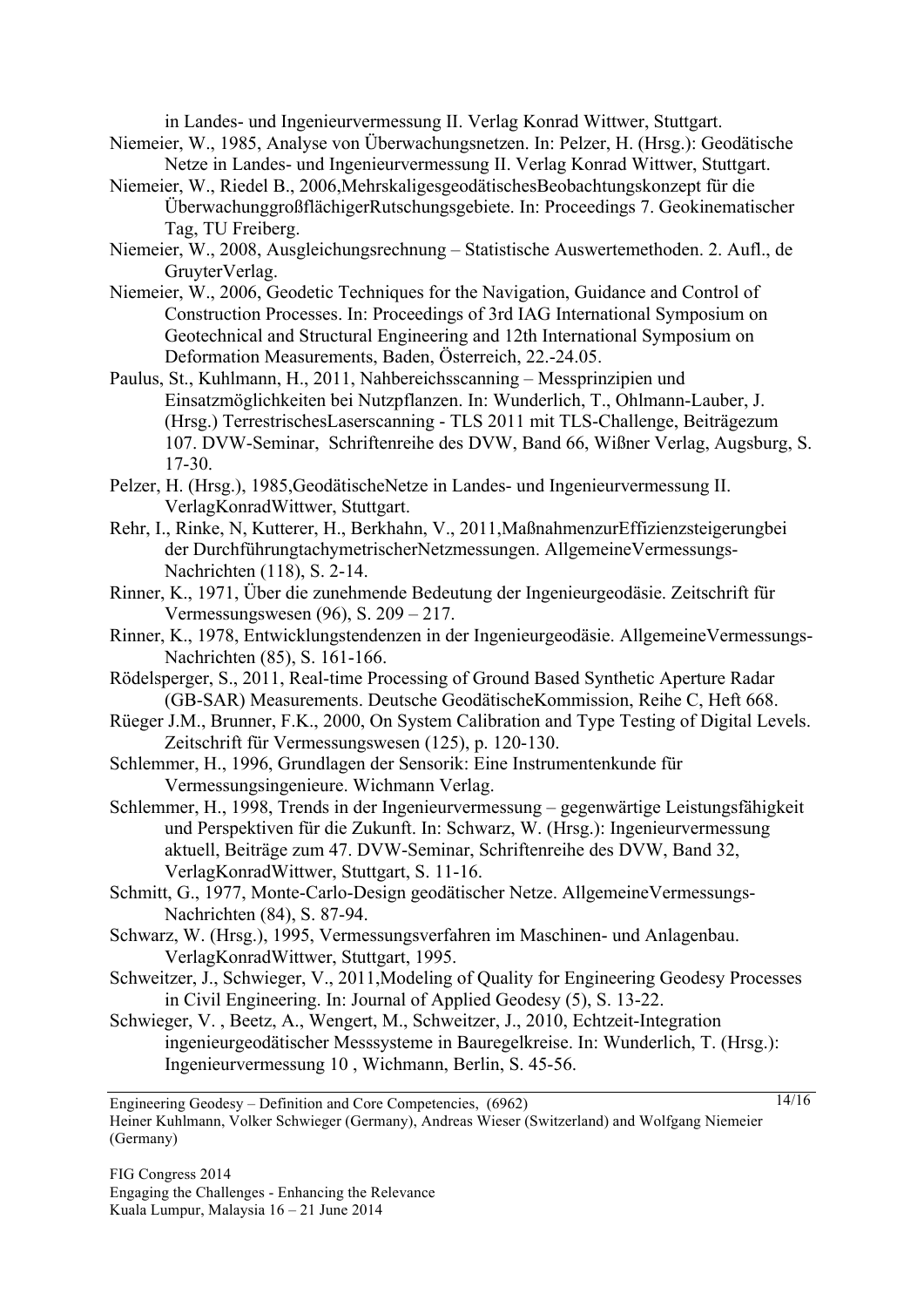Stempfhuber, W., Ingensand, H., 2008, Baumaschinenführung und -steuerung - von der statischen zur kinematischen Absteckung , Zeitschrift für Vermessungswesen (133): S. 36-44.

- Stolitzka, G., Scharler, H., 1996,Funktionskriterien für die Beurteilung von TBM-Leitsystemen. In: Brandstätter, G., Brunner, F.K., Schelling, G. (Hrsg.): Ingenieurvermessung 96, Dümmler, Bonn, S. B4/1-7.
- Van Cranenbroeck, J., 2007, Advanced Surveying Control Services for Building the Vertical Cities. In: Proceedings, FIG Working Week 2007, Hong Kong, China, 13.-17.05.2007, 13 S.
- Wieser, A., 2002, Robust and fuzzy techniques for parameter estimation and quality assessment in GPS. Shaker Verlag, Aachen, 274 S.
- Wieser, A., Aschauer, R.: Estimating platform kinematics using multi-antenna GNSS. Vermessung und Geoinformation (99): S. 180−190, 201.
- Welsch, W., Heunecke, O., 2001, Models and terminology for the analysis of geodetic monitoring observations. FIG Publication No. 25, ISBN 87-90907-10-8.
- Wunderlich, Th., 2013, Die Zukunft der geodätischenAbsteckung von Bauwerken. In: Tagungsband "Geodätische Arbeiten für Bundeswasserstrassen", Bundesanstalt für Gewässerkunde, in Druck.
- Zeimetz, Ph., Kuhlmann, H., 2011, Use of parametric models for analyzing ground movement measurements in the Rhenish lignite mining area*.* World of Mining - Surface & Underground (63), S. 256-264, ISSN 1613-2408.
- Zeimetz P., Kuhlmann H., 2013,Einsatzkalibrierter GNSS-AntennenzurgenauenLängenmessung. AllgemeineVermessungs-Nachrichten (120), S. 3-8.

### **BIOGRAPHICAL NOTES**

#### **CONTACTS**

Prof. Dr.-Ing. Heiner Kuhlmann Rheinische Friedrich-Wilhelms-Universität Bonn Institute of Geodesy and Geoinformation Nussallee 17 53115 Bonn GERMANY +49/228/73-2620 +49/228/73-2988 heiner.kuhlmann@uni-bonn.de www.igg.uni-bonn.de

Engineering Geodesy – Definition and Core Competencies, (6962) Heiner Kuhlmann, Volker Schwieger (Germany), Andreas Wieser (Switzerland) and Wolfgang Niemeier (Germany)

FIG Congress 2014 Engaging the Challenges - Enhancing the Relevance Kuala Lumpur, Malaysia 16 – 21 June 2014

15/16